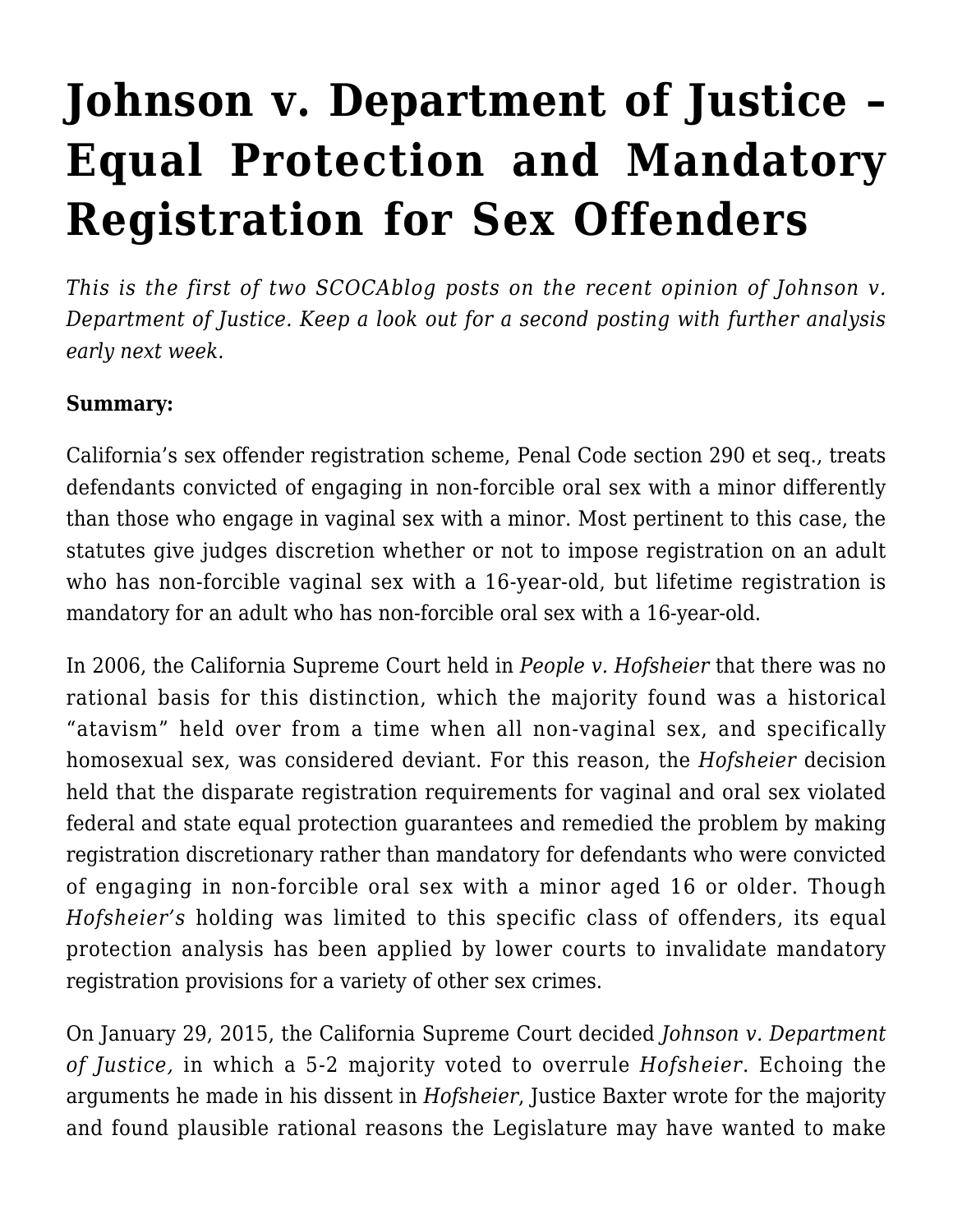registration discretionary for vaginal sex with a minor but not for oral sex with a minor. The majority further explained that it was not bound by stare decisis in light of the "broad consequences" *Hofsheier* had in nullifying portions of the sex offender registration scheme and because "correction through legislative action is practically impossible."

The consequences of overruling *Hofsheier* are threefold: 1) the crime of non-forcible oral sex with a minor 16 years of age or older is once again subject to mandatory registration; 2) lower court decisions, to the extent they relied on *Hofsheier's* analysis to invalidate mandatory registration requirements for other sex offenses, are no longer good law; and 3) lower courts are left to sort out what to do with already-convicted defendants who, based on *Hofsheier's* equal protection analysis, are not currently required to register as sex offenders.

## **Analysis:**

*Johnson* arose out of a defendant's attempt to have *Hofsheier's* reasoning extended to invalidate mandatory registration for oral copulation by an adult over the age of 21 with a person under the age of 16. Though the parties did not challenge *Hofsheier's* validity, the California Supreme Court sought supplemental briefing on whether *Hofsheier* should be overruled and whether, if so, the decision should apply retroactively.

Writing for a five-justice majority, Justice Baxter, who was the lone dissenter in *Hofsheier*, explained that not only was that case wrongly decided, but that stare decisis did not compel the *Johnson* court to follow it as settled precedent. He was joined in this view by the Chief Justice, Associate Justices Chin and Corrigan, and Justice Pro Tem Franklin D. Elia. Justice Werdegar wrote a dissent which was joined by Justice Liu. In addition to arguing that *Hofsheier* was correctly decided, the dissent disagreed that there was sufficient justification for following it on stare decisis grounds.

The defendant in *Hofsheier* argued the classification in his case failed under a rational basis test, which is the most deferential standard a court may apply in considering an equal protection claim. To demonstrate an equal protection violation under this standard, the *Hofsheier* defendant had to show that: 1) for purposes of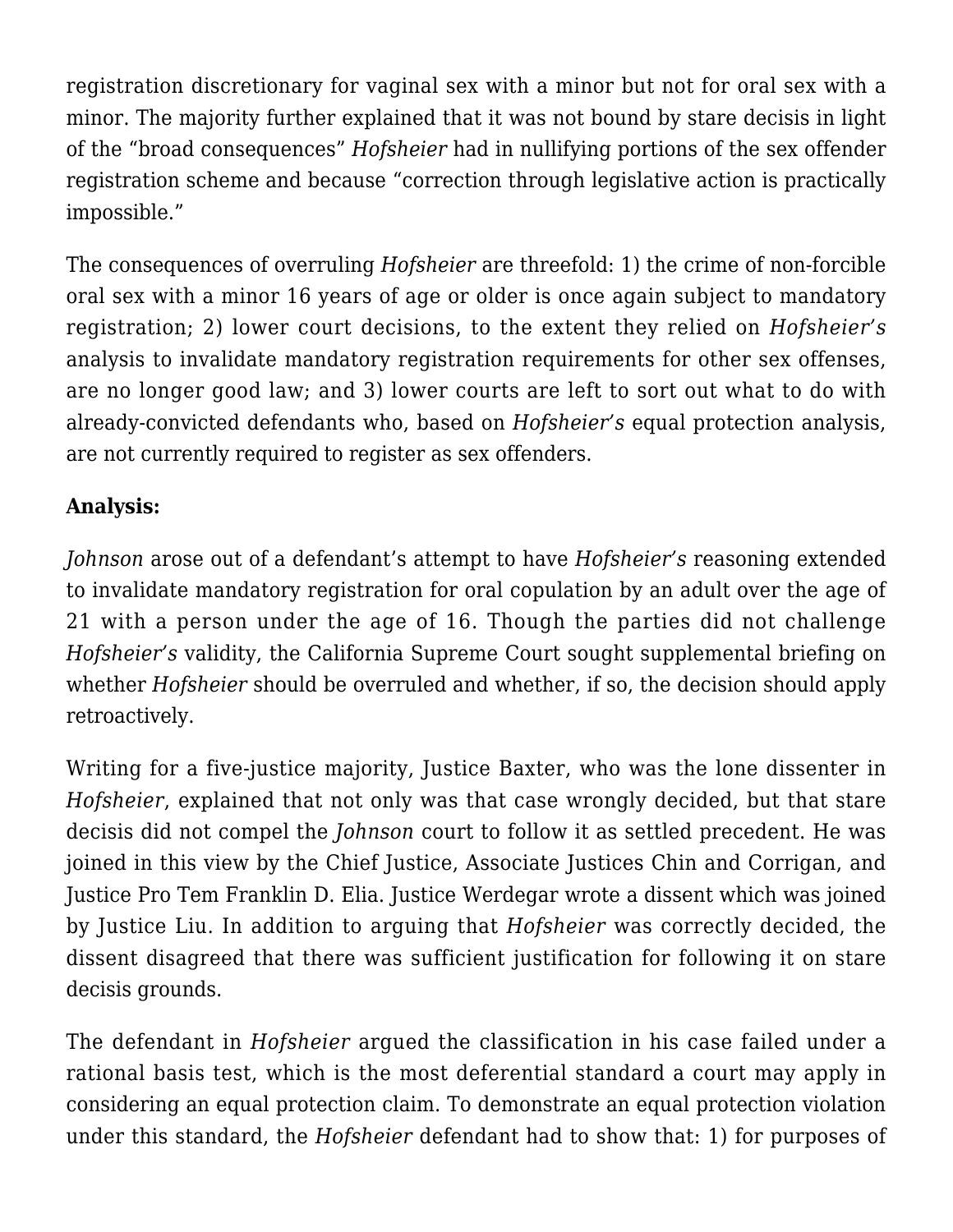the sex offender registration requirement, defendants who commit a violation of section 288a(b)(1) are similarly situated with defendants who commit a violation of section [261.5;](http://www.leginfo.ca.gov/cgi-bin/displaycode?section=pen&group=00001-01000&file=261-269) and 2) there is no plausible set of circumstances which might reasonably have motivated the Legislature to distinguish between those two groups.

The *Hofsheier* majority held the two groups were similarly situated and traced the history of California's prohibitions on oral sex compared with its laws prohibiting sex with minors, determining the mandatory registration requirement for oral sex with a minor was an exceptional "historical atavism" dating back to a time when state law criminalized all oral sex, even between consenting adults. The majority did not find plausible Justice Baxter's suggestion that the distinction may have resulted from the Legislature's recognition that because vaginal sex may result in a pregnancy judges should have discretion to avoid branding the child's father a sex offender, or alternatively, that the Legislature may have believed those who engage in oral sex with a minor are more likely to reoffend than those who have vaginal sex with a minor.

Having so found, the *Hofsheier* court remedied the equal protection violation by voiding the mandatory registration requirement for violations of section 288a(b)(1) and granting judges discretion whether to impose registration on a case-by-case basis, just as they have with violations of section 261.5. Though *Hofsheier* limited its holding to violations of section 288a(b)(1), its reasoning has since been extended to a variety of sex offenses which lower courts held could no more reasonably justify mandatory registration than could a violation of section 261.5. The expansion of *Hofsheier's* reasoning to other sex crimes, according to the majority in *Johnson*, led to the denial of a "significant effect" of section 290's registration requirements.

These "broad consequences" of *Hofsheier's* equal protection analysis were cited by the *Johnson* majority as one reason the court did not feel constrained to follow that "badly reasoned" decision on stare decisis grounds. The other was the majority's view that the Legislature had been left with a "Hobson's choice" that made corrective action practically impossible – as the majority saw it, the only way the Legislature could address *Hofsheier's* erroneous holding would be to impose mandatory registration for violations of section 261.5, something the Legislature had repeatedly refused to do. Justice Werdegar countered that if the Legislature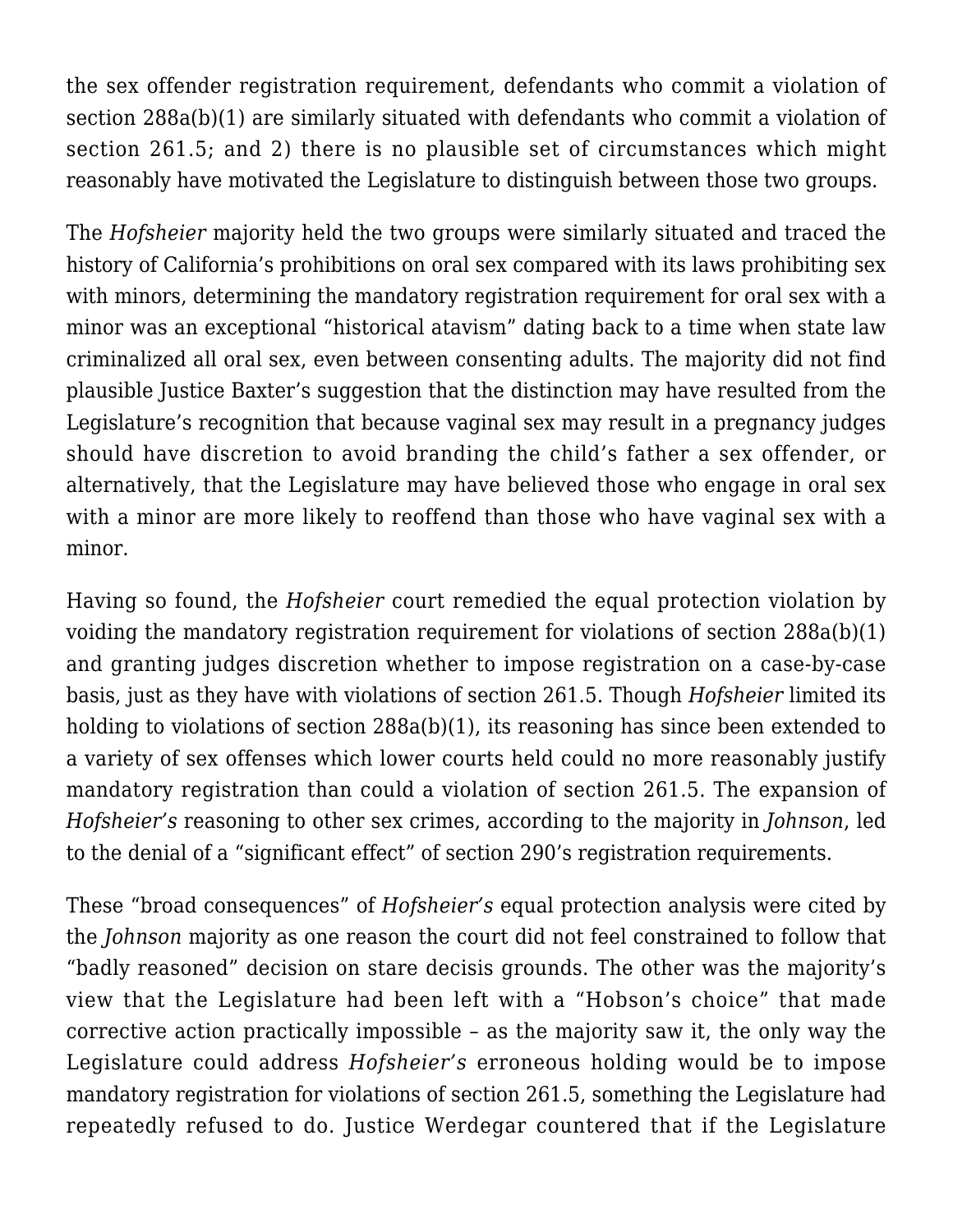disagreed with *Hofsheier's* analysis, there was nothing preventing it from reenacting the mandatory registration requirement for all section 288a offenders along with findings that refuted *Hofsheier's* assertion that there was no rational basis for the distinction. Further counseling against reconsidering *Hofsheier*, she argued, was that the decision had not been criticized in either judicial or academic circles, and that the basis for *Hofsheier's* holding rendered its potential application to other statutes "quite limited."

Turning to the merits of *Hofsheier's* analysis, the *Johnson* majority focused on the second prong of the equal protection analysis, whether there was a reasonably conceivable rational purpose for Legislature to distinguish between the two classes of offenders. In finding there was, the majority relied on the same justifications Justice Baxter put forth in his dissent in *Hofsheier*: that vaginal sex may result in pregnancy, as well as the possibility that "sexual predators are more successful in manipulating minors to engage in oral copulation, as opposed to sexual intercourse." The majority supported the first claim by referencing legislative history showing that when the Legislature was deciding whether or not to make registration for section 261.5 violations mandatory, one consideration was the detrimental effects of registration on a father's ability to support a child borne from an unlawful sexual encounter. The point about recidivism relies on citations to studies that found pubescent minors were more apt to engage in oral than vaginal sex and that pedophiles typically engage in acts other than vaginal sex.

The dissent found the majority's justifications to be unsupported by the historical record and as such were not plausible explanations for the disparity in registration requirements for oral and vaginal sex. Tracing California's sex offender registration scheme to its origins in 1947, Justice Werdegar explained that when the registration laws were enacted, oral sex and sodomy, even between consenting adults, were deemed registerable offenses, while vaginal sex with a minor was not. Though the oral copulation and sodomy statutes did not differentiate between homosexual and heterosexual behavior, the dissent's research indicated that these laws were generally used to punish homosexual acts and were meant to express society's disapproval of physical intimacy between persons of the same gender.

Decades later, when the Legislature separated the offense of "unlawful sexual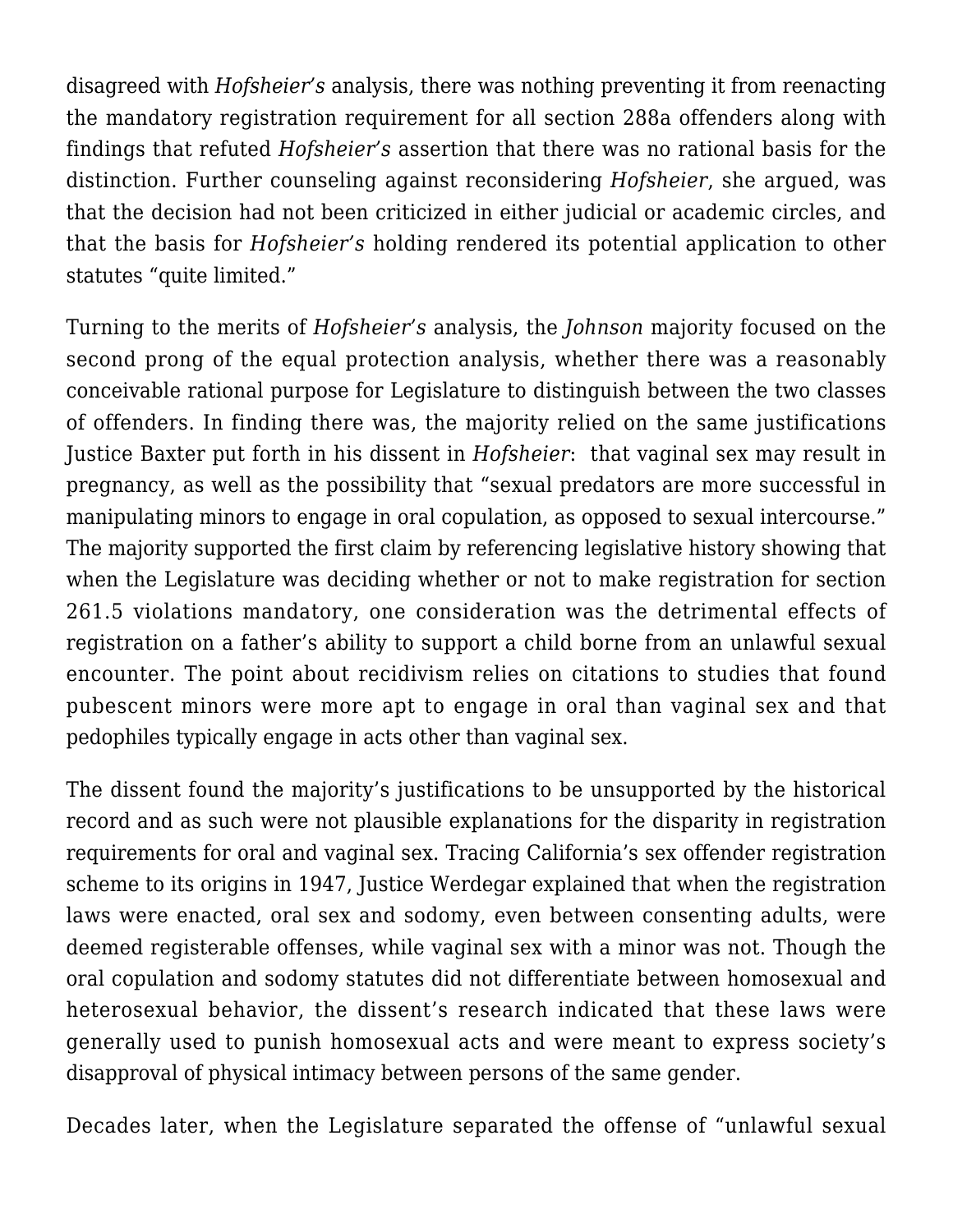intercourse" from the offense of statutory rape in an effort to eliminate the social stigma of labeling those who have sex with underage girls as "rapists," oral sex, even between adults, was still banned as a "sexual perversion." It was not until 1975, in a bill informally dubbed the "homosexuals' bill of rights," that oral sex and sodomy between consenting adults was decriminalized. At that time, the dissent suggested, it would have been appropriate for the Legislature to have reevaluated whether mandatory registration for violations of section 288a should continue. Having found no evidence the Legislature ever "made an affirmative decision to impose mandatory registration differentially on those convicted of voluntary oral sex with minors," Justice Werdegar concluded that, realistically assessed, the distinction the sex offender registration scheme currently makes between oral and vaginal sex is merely "a remnant of the blanket disapproval of oral copulation prevailing before decriminalization."

Justice Baxter and Justice Werdegar appear to be talking past each other to some extent, as they arguably answer two entirely different questions in resolving the same equal protection claim. The majority believes the result turns on whether there is something unique about vaginal sex which would plausibly have motivated the Legislature to avoid requiring mandatory registration for violations of section 261.5; the dissent is concerned with whether the Legislature ever considered whether mandatory registration for violations of section 288a(b)(1) was still appropriate after oral sex between adults was decriminalized in 1975. The real dispute here appears to be not so much about which side's view finds support in the record – indeed it appears both do – but rather which inquiry is the appropriate one for assessing the equal protection challenge.

Regardless of how one thinks the equal protection claim should have been evaluated, whether *Hofsheier* was correctly decided, or whether the majority in *Johnson* demonstrated sufficient deference to precedent, one thing is certain: the lower courts are now left to sort out what *Johnson* means for the significant number of already-convicted defendants who, based on *Hofsheier* and the cases which relied upon it, are not currently required to register as sex offenders. *Johnson* says its overruling of *Hofsheier* is retroactive, at least with regard to defendants who have "taken no action in justifiable reliance" on *Hofsheier*. How the change in law will apply to others, such as those who pleaded guilty on the understanding they would